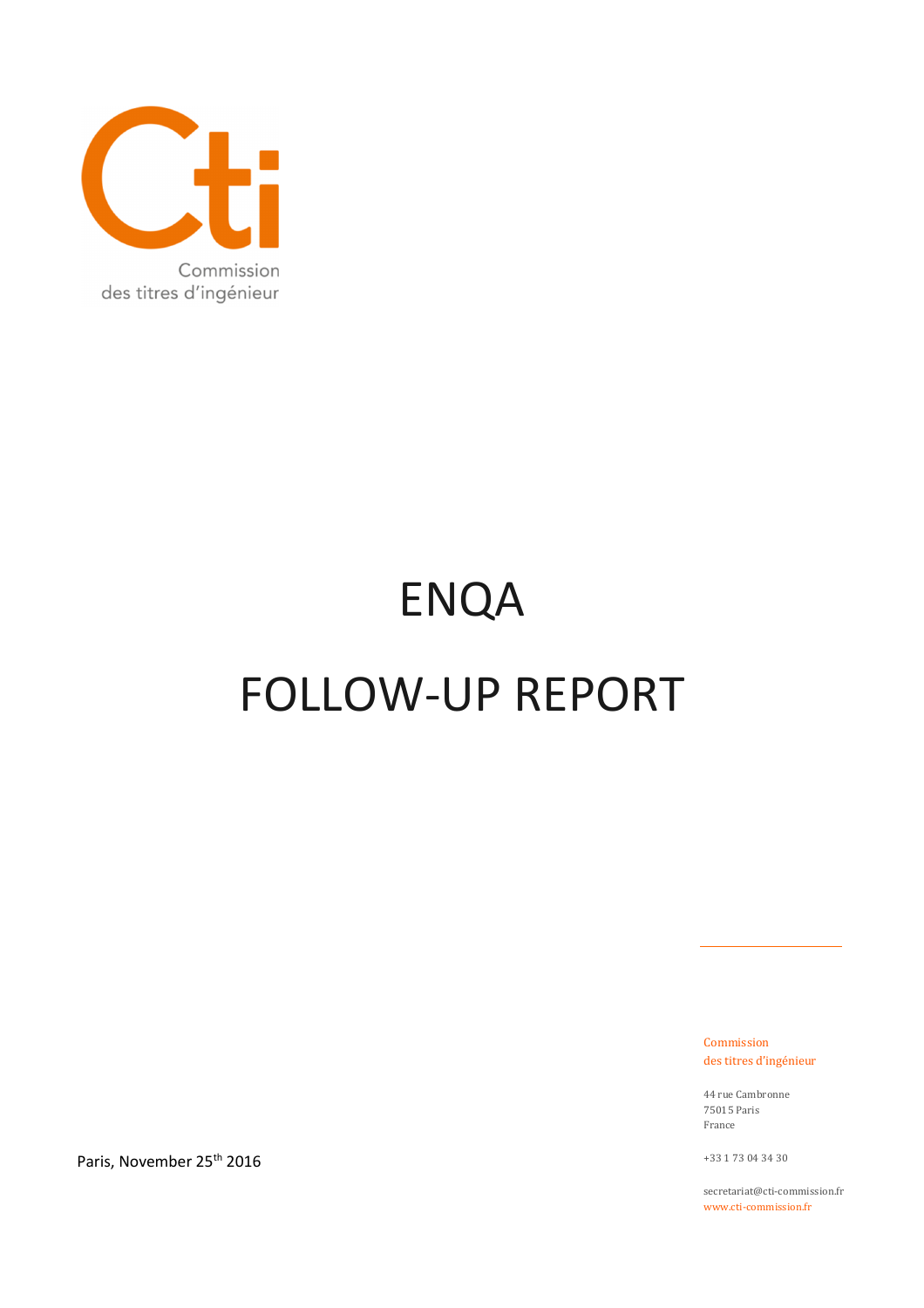## **Introduction**

The "Commission des Titres d'Ingénieur" (CTI) is the French accreditation body for engineering degree programmes at master's level that was founded by French law in 1934.

CTI is a full member of ENQA since 2005. As an outcome of the ENQA external review process that took place in 2014 the full membership was renewed for five years.

The panel report of the external review identified a certain number of good practices and concluded in very positive terms: "*CTI has evolved considerably, at the operational and structural levels. The recommendations of the 2009 review were fully taken into account […] It has been clearly proved, by the evidence provided as well as by the interviews, that CTI is perceived and acts as the "guarantor" of engineering education in France and is increasing its status and impact in Europe and globally. The Agency is clearly contributing to the enhancement of the French Higher Education System as a whole by applying standards with consistency and a high level of professionalism*".

The expert panel also defined recommendations for improvements. In this follow-up report, CTI will describe how it has taken into account these comments.

# **CTI's compliance with the ENQA review report recommendations**

#### **ESG 2.1. Use of internal quality procedures**

ENQA 2014 review report: *"Fully compliant"* 

Recommendation: *"The panel encourages CTI to improve its members and experts' awareness of internal quality assurance in order to reach a higher level of understanding of the importance of IQA through mechanisms to train them on that specific matter."* 

CTI set up an "Audit Steering Committee" in October 2014. Its main tasks are to follow-up and analyse the evaluation procedures and define measures for continuous improvement. In order to put a still bigger emphasis on its own quality assurance, CTI set up another steering committee at the same date that deals with quality from the point of view of internal quality assurance and external and internal communication. These two committees work closely together. Their 8 to 12 members are nominated on a voluntary basis amongst CTI members and permanent staff, external advisors and student representatives. The minutes of the meetings of these steering committees are sent to all CTI members and the recommendations often lead to improvement measures that are submitted to the board and approved by the plenary assembly of all members.

The self-evaluation report of the engineering higher education institutions includes a specific chapter on internal quality assurance. Thanks to this part of the evaluation procedure and the activities of the steering committees, all CTI members are confronted with and involved in issues of internal quality assurance on a regular basis.

Since May 2014, CTI has put into place systematic training sessions for all its members and experts. There is at least one training session per year for all members and experts and one dedicated to the student experts. These training sessions include a specific part on internal quality assurance.

A good example of the success of these training sessions is the regular increase of the number of participants: from 60 to over 100 between 2014 and 2016. Another sign is the attendance at the specific training session scheduled in September 2016 for the 7 new members, but in fact largely attended on a voluntary basis by two thirds of all members.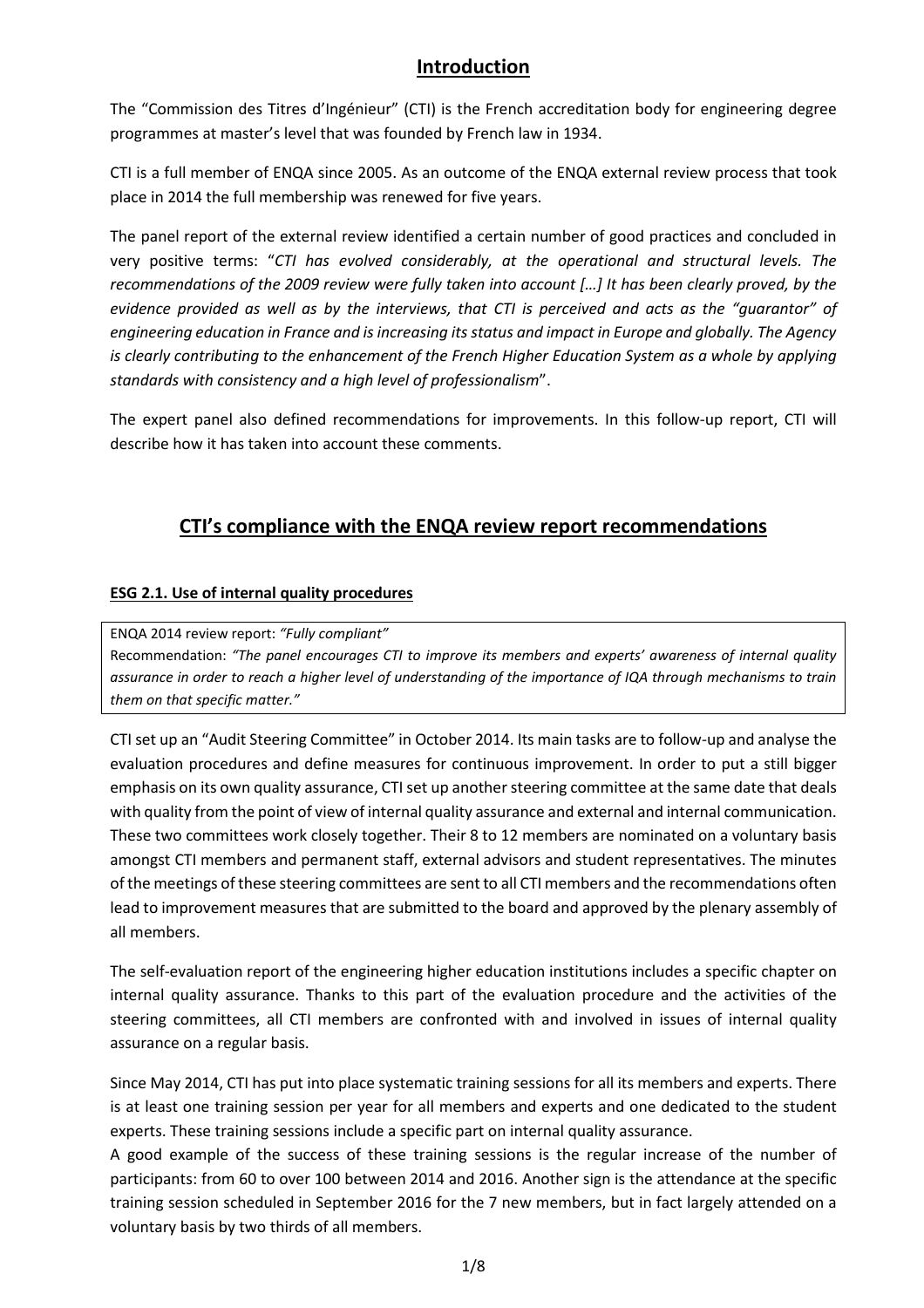Apart from the members who all actively participate to CTI's annual conference, all experts and advisors are invited to attend this event, which is part of their training on internal and external quality assurance in CTI procedures. The CTI Newsletter that was started in 2014 also gives regularly information on issues linked to internal quality assurance: *http://www.cti-commission.fr/-Lettre-d-information-mensuelle-439-*

It may also be added that half of the 32 CTI members and many experts are professionals from industry. They are familiar with internal quality assurance which plays an important role in the professional life of engineers from any field. Normally, each expert panel includes a CTI member from both academia and industry; so that at least one member has a practical experience of internal quality assurance. Some members from academia are also experts in quality assurance.

Furthermore, CTI is part of the network of quality assurance agencies from French speaking countries, FrAQ-Sup, whose four founding members (AAQ, AEQES, CTI, HCERES) translated the ESG into French: *http://www.cti-commission.fr/Traduction-francaise-des-Standards.* This furthered a better awareness and understanding of the ESG amongst members and experts who are not fluent in English.

#### **ESG 2.4 Processes fit for purpose**

ENQA 2014 review report: "substantially compliant"

Recommendations: "*- The panel recommends CTI to increase the number of international experts in its evaluation committees, not only at national but also at international level.* 

*- It is also recommended to publish the composition of the committees for each review on the website indicating their profile and role in the accreditation process.* 

*- The panel considers that the procedure for the selection and nomination of experts could be improved by clarifying the process of selection of the expert members of the evaluation committees as well as the policy used for selection.* 

*- Finally, the panel recommends that student participation in the evaluation committees be increased and also to consider the possibility to involve them at the member level."* 

CTI regularly increased the number of its international experts: their number has nearly doubled between 2012 and 2016. The aim is to have an international expert in each evaluation panel for the periodical programme accreditation, which is the case for 87% of the visits scheduled in 2016-2017.

Some of the accreditation procedures abroad are organised jointly with the local agency which provides in that case its own experts. When organising accreditation procedures abroad on its own, CTI may rely on the local agency or authorities to supply an expert from the national system who may also help understand the cultural differences and read documents in the national language.

The role of the panel members and the panel chair are described in CTI's guidelines "R&O" that are public: *http://www.cti-commission.fr/References-Orientations-version-2016*. The standardized CVs of all CTI members have been published on the website for many years: *http://www.cti-commission.fr/-Les-membres-de-la-CTI-.* During the academic year 2016-2017, CTI will also publish the CVs of its experts under the same standard form. Each year at its annual conference in February, CTI announces and publishes on its website the chairs of the expert panels for the following evaluation period starting in September. Before an evaluation procedure starts, CTI informs the institution of the panel composition. If an institution identifies a conflict of interest, it may ask for the change of an expert. This happened twice in 2016. The published evaluation report lists the names of the panel members.

The mandate of a CTI expert has a duration of two years, renewable for 2 terms. In May 2016, CTI released an internal note that defined the principles of selection and management of the expert list for the upcoming period 2016-2018. It was thus decided to reduce the number of national experts in order to make sure that each of them was involved in at least one evaluation procedure per year and to increase the number of international experts. The profile of the experts is to be complementary of the profile of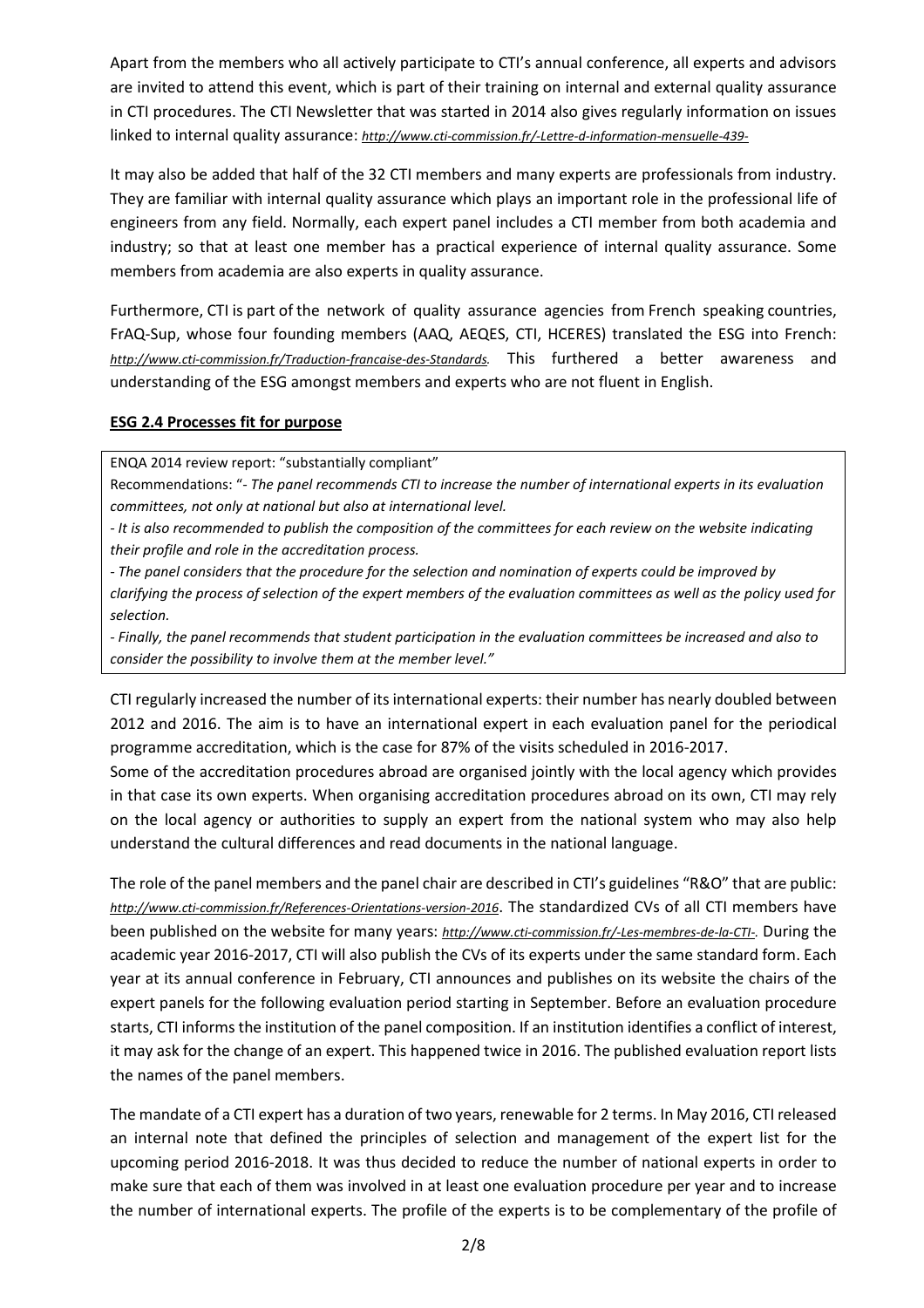the members, in order to enlarge the field of expertise of the panels. Interesting profiles may be identified by CTI members or known thanks to individual applications. The CVs are analysed by the Audit Steering Committee and validated by the CTI board and then by the plenary assembly that votes the expert list for the 2 years to come. The student experts are selected by the national union of engineering students ("Bureau National des Élèves Ingénieurs"-BNEI).

CTI's annual surveys filled in by the members, the experts and the evaluated institutions as well as the feed-back of the panel chair may identify problems with a specific expert which may lead to his/her removal from the expert list.

The individual expert panels for the evaluations are set up by a subgroup of the Audit Steering Group, composed of three people (two CTI members and one permanent staff member). As a rule, each expert panel for the periodical reviews is composed of at least two CTI members (one representing academia and one industry), one expert (specialist in a field related to the evaluation), one international expert and a student.

As stated above, each expert panel for the periodical reviews includes an engineering student. As regards CTI membership, it is determined by law: 32 members (50% professionals from academia and 50% professionals from industry) and the participation of students as members is not within CTI's capacity. Although students may not become CTI members, they are full members of the evaluation panels and participate to the whole evaluation procedure. In the near future, CTI intends to invite experts to the plenary sessions with an advisory seat. Students also participate to most internal steering committees and many working groups of CTI. The specific training session for student experts in October 2016 was organized in co-operation with the student union (BNEI).

#### **ESG 2.5 Reporting**

ENQA 2014 review report: "*fully compliant*"

Recommendation: "*Even if the published information is satisfactory for the different stakeholders, it could be of use to publish the full evaluation reports on the Agency's website*."

CTI agrees when the ENQA review report states that it is fully compliant as regards the former ESG 2.5., although there might be a different perception of what ENQA and CTI call the "full evaluation report".

After a site visit, the CTI expert panel writes down what is called the "report" but represents in fact "the minutes" of the site visit with elements from the auto-evaluation report and prepares a standard presentation of the evaluation for the plenary assembly. Up to then these "minutes" are considered to be an internal work document that is sent to the institution that may change fact-based information before it is presented at CTI's plenary assembly. Following discussions and the vote at the plenary assembly, the SWOT analysis and conclusions may be changed. The "final evaluation report" (with a decision for private owned institutions and a proposal for state owned institutions) is written after the outcome of the plenary assembly and considered by CTI to be the "final evaluation report". It is published on the CTI website: *http://www.cti-commission.fr/-Assemblee-plenieres-releve-de-conclusions-avis-et-decisions-concernant-les-*

This public information is completed by two further compulsory documents that are linked to the evaluation and public:

- a qualification framework form for each engineering degree programme must be published in the national register ("Répertoire national des certifications professionnelles"-RNCP) *http://www.cncp.gouv.fr/repertoire*,
- an annual "indicator survey" (see below ESG 2.6) must be filled in by the institutions and the results are published on CTI's website: *http://extranet.cti-commission.fr/recherche/rechercheEcole*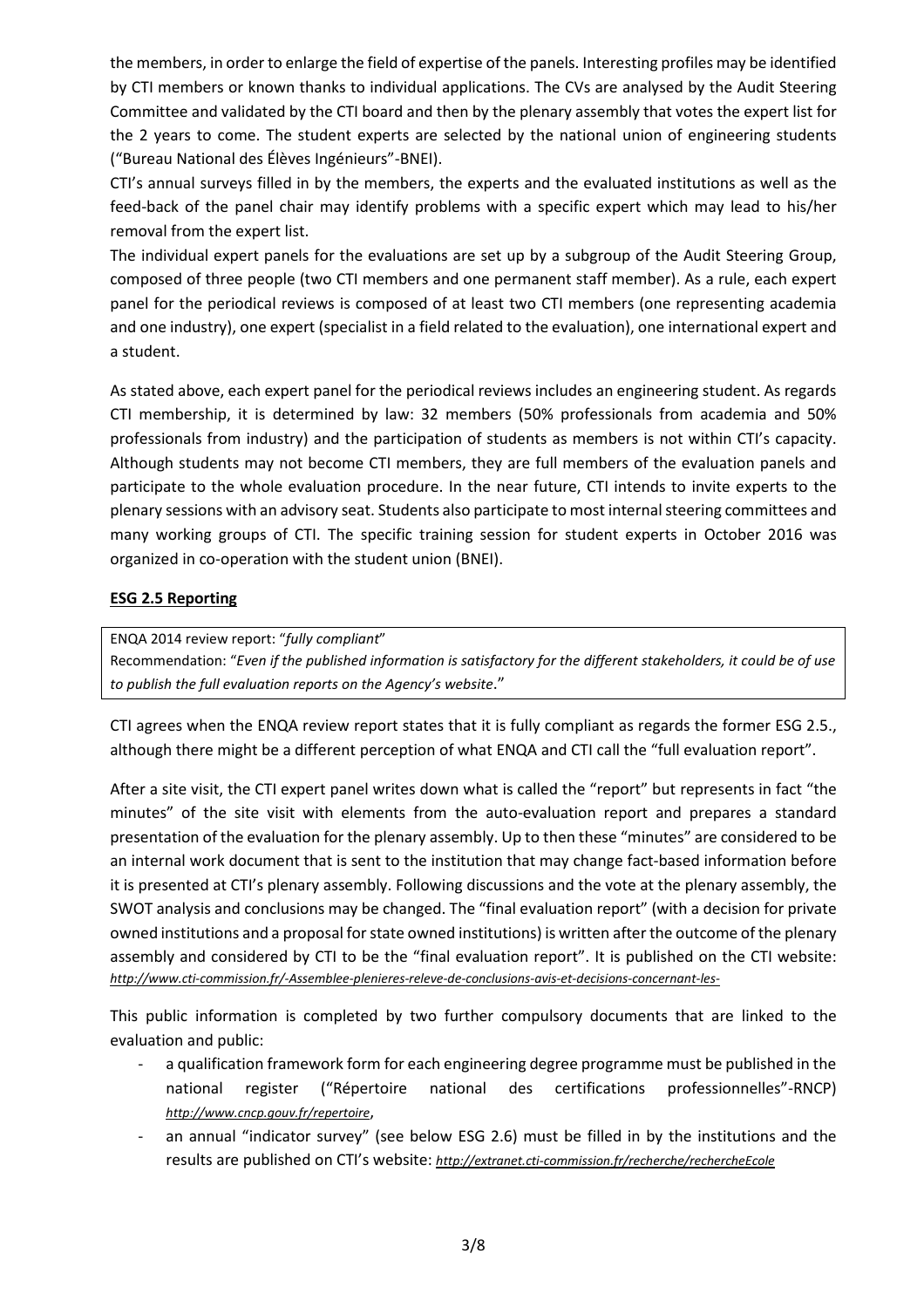Despite the above argumentation, CTI is aware that there is an issue regarding the non publication of the initial report (called "minutes" above). During the academic year 2016-2017, CTI aims to set up a working group with its mainly concerned stakeholders, the institutions, in order to work on the new ESG 2.6. "Reporting".

#### **ESG 2.6 Follow-up Procedures**

ENQA 2014 review report: "*substantially compliant*" Recommendation: "*The panel considers that it would be useful to include a follow-up procedure for the newly created programmes and the programmes with no major problems detected."*

Globally, in 2016, 70% of the periodical evaluation procedures resulted in a follow-up procedure that may take different forms: limited duration of the accreditation, "urgent action lines", follow-up report.

In the case of new programmes, CTI systematically grants a short accreditation of maximum 3 years and thus assures a follow-up after a short period of time.

In the case of existing programmes with a certain number of short-comings, CTI grants a short accreditation of 3 years only and organizes a new review of the whole programme after a short period of time.

In the case of programmes with major problems identified, CTI has recently put into place a new procedure with compulsory "urgent action lines". In that case the institution has 6 months to forward a plan of actions to CTI; in the case of non compliance or if the plan of action is not considered satisfactory, a new evaluation of the programme will be organised immediately.

As for programmes with no major problems detected, there has been a significant increase in the number of recommendations in the final reports as well as in the number of follow-up reports to be submitted after 3 years: the figures went up from 4 follow-up reports in 2013 to 16 follow-up reports in 2016.

CTI considers the above (ESG 2.5) mentioned "indicator survey" as an efficient form of annual follow-up for all institutions. The annual survey is compulsory and lists major indicators which are public and give important information on the quality of the programme and show the annual evolution, such as:

- contact hours & ECTS (ESG 1.2.: programme design, student work-load, consistency with the Bologna process, …)
- research & innovation (ESG 1.2. & 1.5.: programme objectives, intended Learning Outcomes, stakeholders' involvement, link between education & research, …)
- links with industry (ESG 1.2.: involvement of stakeholders, benefit from external expertise, placement opportunities, …)
- international relations (ESG 1.2. & ESG 1.4.: involvement of stakeholders, benefit from external expertise, cooperation with other institutions, …)
- student life (ESG 1.3. & ESG 1.6.: number of administrative staff, housing, transportation, extracurricular activities, …)
- social openness (ESG 1.3. & 1.6.: support, scholarships, disability, ...)
- duration of studies (ESG 1.3.: assessment & success rate)
- student profile & prior studies (ESG 1.4: admission & recognition issues)
- number and profile of faculty (ESG 1.5.: profile of teaching staff & links to research)
- employment survey (ESG 1.4. and 1.7.: achieved programme Learning Outcomes, recognition, carrier paths, links to industry, …)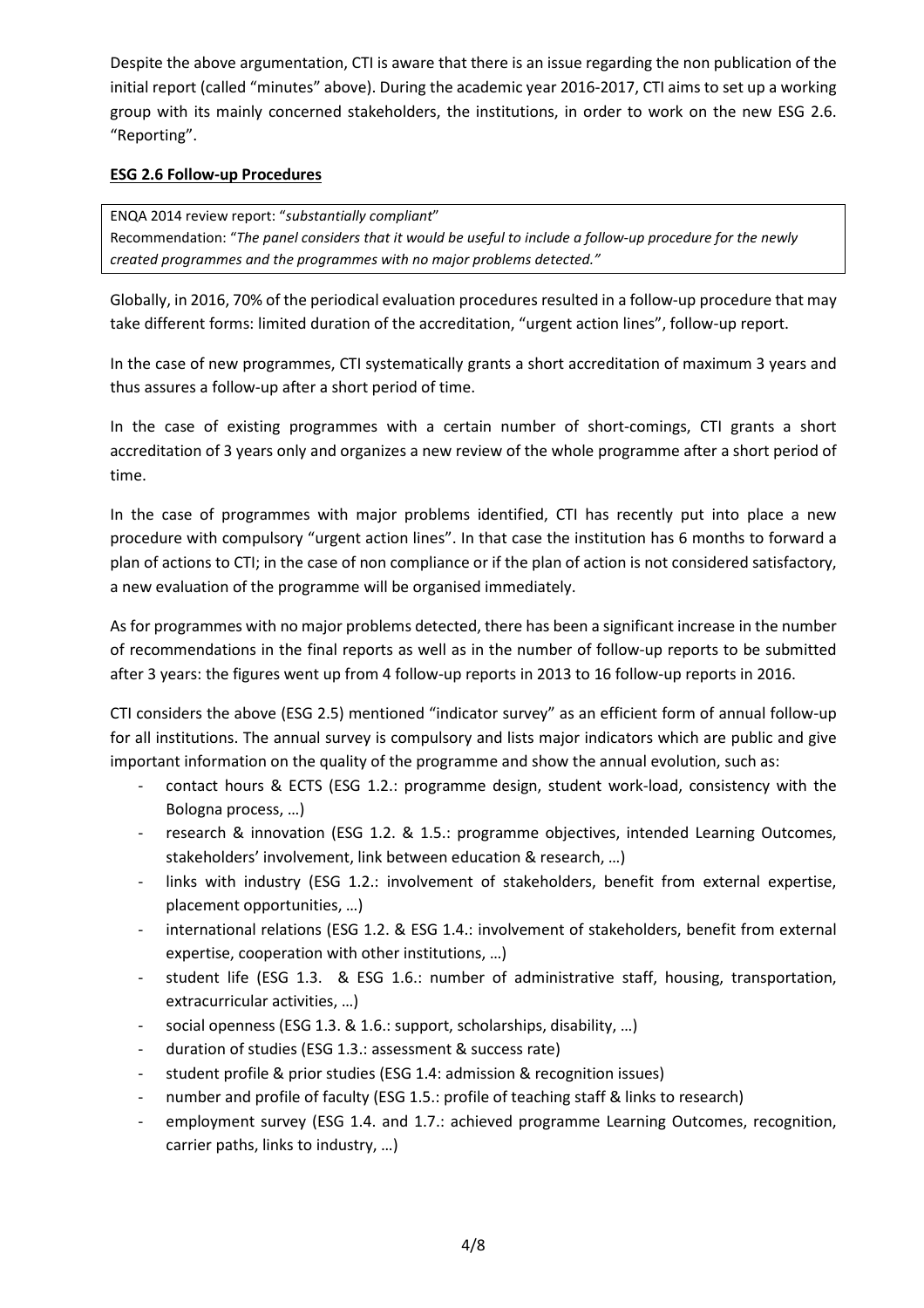ENQA 2014 review report: "*fully compliant*"

Recommendations: *"- The panel recommends that CTI develops the agreement with AERES in order to find a way to better align their evaluation calendars and to reduce the workload it represents for the Institutions. - It is also recommended to have a mechanism for assuring the continuity of the agreement between both Agencies taking into account the change from AERES to HCERES in the near future."*

Since the 2014 ENQA review, significant changes have taken place.

AERES has become HCERES that is fully established now.

A new cooperation agreement has been signed between HCERES and CTI in September 2016 for 5 years and a working committee has been set up for its follow-up. This working committee is composed of three members from each agency and meets currently twice a month.

CTI participated in summer 2016 to the HCERES evaluation by ENQA as one of the stakeholders.

CTI has changed its annual calendar from 6 to 5 years, in order to align with the ministry's five year contracts with the institutions and the related HCERES evaluation. From the academic year 2017-2018 on, CTI aims to publish the evaluation reports before the beginning of the 5 year contracts of the institutions with the Ministry. HCERES will be able to use recent CTI reports as part of the evaluation documents. Another facilitating factor is the annual "indicator survey" by CTI (see above ESG 2.6 and ESG 2.5.). Although it represents a certain workload for the institutions, it is useful for the institutions' own autoevaluation and may be used for the HCERES evaluation procedure.

But the calendar is not the only issue; the regional division of the French territory for organizing the periodical evaluation procedures is not the same either. The HCERES-CTI working committee is presently working on all these practical issues. A first partially joint site visit will take place as a pilot in spring 2017 with the aim to develop these joint actions during the 2017-2018 period.

As regards international relations, both agencies never stopped working closely together, either on joint projects (such as currently the setting up of a Quality Label for Chinese-French Institutes), or by representing alternately France in networks and associations (for example on boards of ENQA and ECA). HCERES and CTI together are amongst the founding members of the network of quality assurance agencies from French-speaking countries, FrAQ-Sup.

#### **ESG 3.3 Activities**

ENQA 2014 review report: "*fully compliant*"

Recommendation: "*The panel recommends that CTI puts in place a mechanism to protect the Agency from the possible risk due to the equilibrium between the main mission and the international requests which are becoming more and more numerous and could have an impact on the main activity."*

CTI fully agrees with this recommendation. Between 2014 and 2015, the international applications have risen from 7 programmes in 4 higher education institutions to 27 programmes in 6 higher education institutions, but have since been stabilized at this number. CTI's Audit Steering Committee and International Steering Committee are well aware of the risk and plan the calendars for national and international evaluations far ahead. The maximum number of cross-border accreditation for the year 2018 has already been determined: 24 programmes in 8 higher education institutions abroad.

CTI's international strategy is renewed every two years. It is proposed by the International Steering Committee and voted by the plenary assembly. The international policy and action plan for the period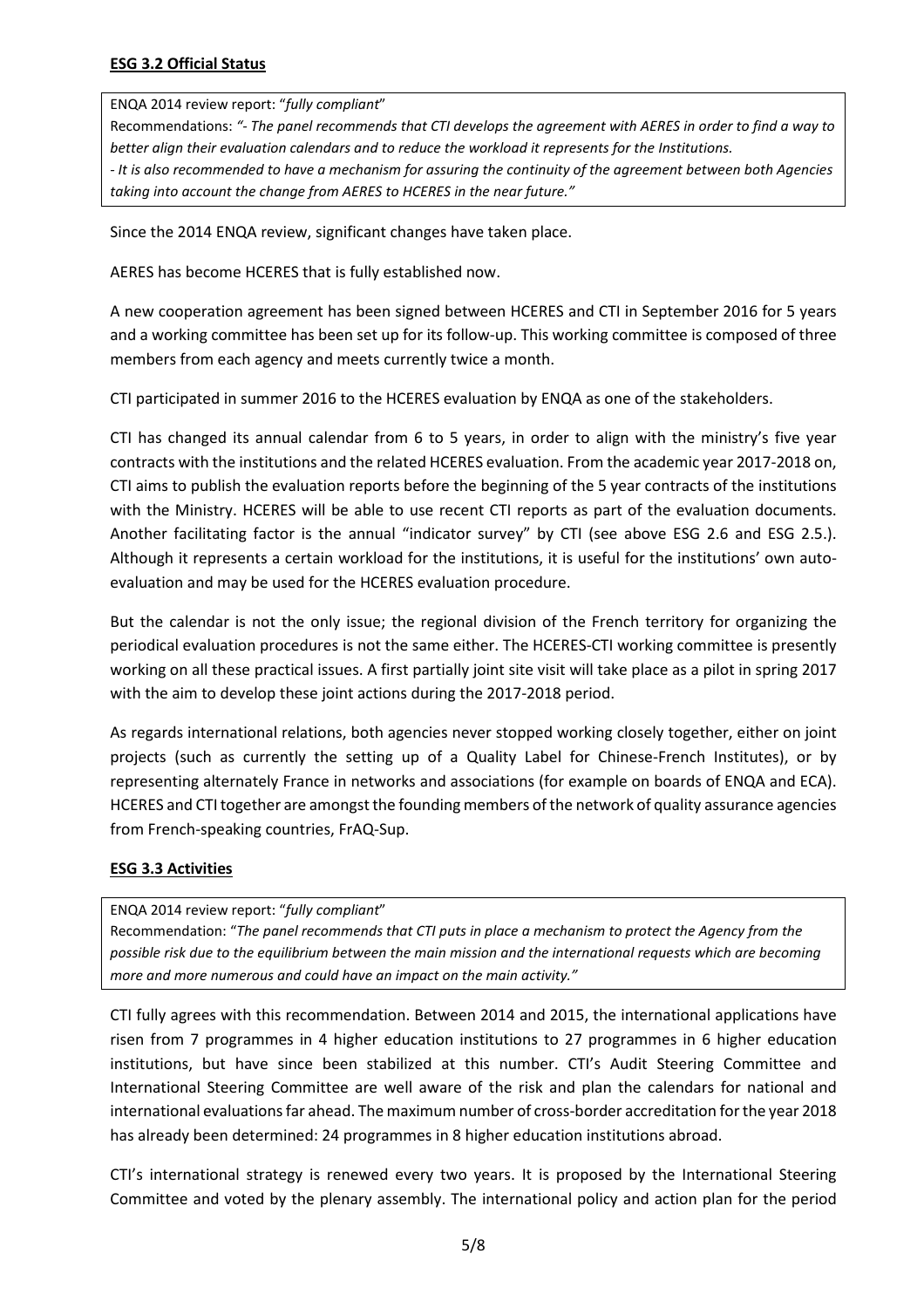2016-2018 - that was validated on November  $8<sup>th</sup>$  2016 - clearly states that applications from abroad are not the first priority for CTI: *http://www.cti-commission.fr/La-politique-internationale*.

On the other hand, CTI is aware that accreditation abroad contributes significantly to the recognition of the French engineering degree and the mobility of the graduates and CTI intends to maintain this activity. In order to structure its workload, CTI put into place a new procedure for international applications: prior to a new accreditation procedure, the foreign applicant has to fill in a simplified document, the "preliminary admissibility file" including the "indicators survey". The analysis of this short file is not time consuming and serves to identify whether the concerned programme is an engineering programme at master's level and consistent with CTI's missions. In case the outcome is positive, an accreditation procedure is planned according to CTI's availability and national priorities.

Another way to lessen the workload for CTI members is the decision to nominate a maximum number of 2 members for the same accreditation procedure and to rely more on experts. CTI also nominates every two years a list of "advisors" who participate to missions, steering committees and working groups on a voluntary basis. They are not only experts in their field and contribute to the knowledge and competencies of CTI but they lessen considerably the workload of the members and permanent staff.

Recently CTI has put into place lighter procedures for some reviews and follow-up reports. In this instance, CTI relies more on the institutions' growing capacity for internal quality assurance and asks for a written report without a site visit. The evolutions are registered and analysed later on during the upcoming periodical review.

#### **ESG 3.4 Resources**

ENQA 2014 review report: "*fully compliant*"

Recommendation: *"The panel recommends that CTI takes into account the risk of a higher workload for the staff with the view of increasing its activities (EURACE label, international accreditation, etc.) in the near future as well as with regards to the accreditation period which is due to be changed from 6 to 5 years."*

It is true that the major difficulty of changing the accreditation calendar from 6 to 5 years was the stress put on the workload for both members and staff. Several measures have been taken to face this challenge.

First of all, the calendar was adapted with a transitory phase in order not to increase the workload all of a sudden.

CTI's financial means improved thanks to an increase of the grant by the ministry of higher education and of the yearly contribution of the institutions. This allowed CTI to strengthen the permanent staff team and to hire a further full-time staff member. It also enables CTI to have occasionally recourse to experts for dedicated missions and counselling or to hire short term employees or interns for administrative work.

In September 2016, CTI moved to new premises in the same building as its administrative operator, which greatly facilitates and accelerates the exchanges between the staff members.

#### **ESG 3.5 Mission**

ENQA 2014 review report: "*fully compliant*"

Recommendations: *"- The panel recommends that CTI develop the strategic aims of the Agency to strengthen its vision and goals.* 

*- The panel also recommends that CTI continue to publish the biannual activity reports noting that the 2010-2012 report is not yet published."*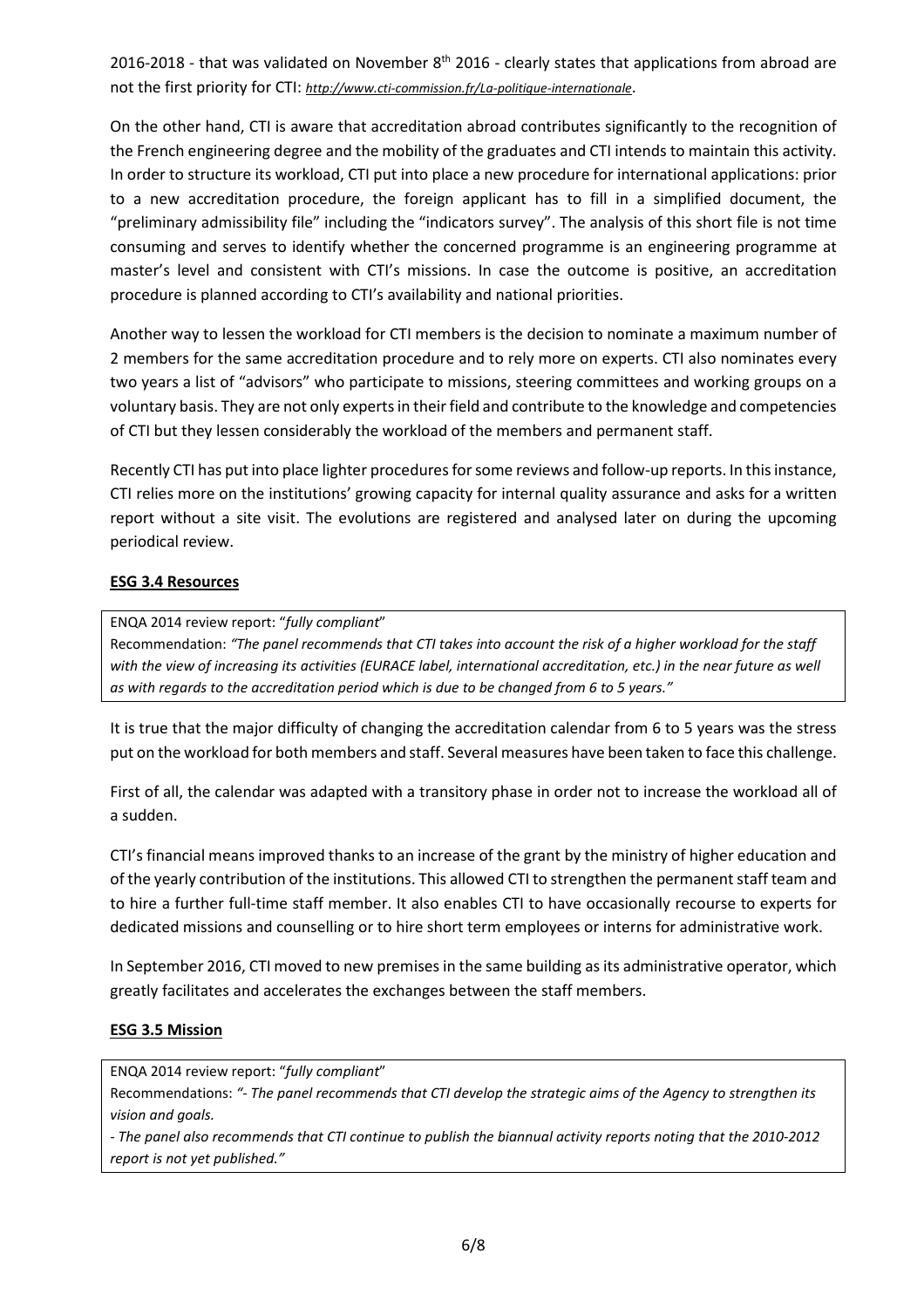CTI's strategic plan was published in the 2012 version of its Standards & Guidelines (R&O, volume 1, page 41): *http://www.cti-commission.fr/IMG/pdf/cti-r\_o-tome1-2012-2015.pdf*. In 2013, a Strategic Steering Committee with external stakeholders was set up in order to lead a reflection upon CTI's aims and future.

During the academic year 2016-2017 the CTI presidential team (president and two vice-presidents) will work on an update of CTI's strategic plan, partly based on the outcomes of the Strategic Steering Committee in order to define CTI's mid-term and long-term evolution goals and action plans.

In the recent past, CTI did not publish its annual reports due to a disruptive period for its permanent team that coordinates the activity: it had to face maternity and sick leaves and the renewal of the staff members and president. Nowadays the team is stabilized and the annual report 2014-2016 is currently being prepared for a presentation at the annual conference in February 2017. It will be published on CTI's website and in the CTI Newsletter that is sent to the stakeholders.

#### **ESG 3.6 Independence: fully compliant**

ENQA 2014 review report: "*fully compliant*" Recommendation: "*The panel recommends that CTI develops the strategic aims of the Agency so as to reinforce the way the Agency wants to follow its activities and make this public.*"

CTI's upcoming strategic plan (see above ESG 3.5.) will include 3 parts: objectives, action plans and indicators of implementation. As soon as this new strategic plan will be finalised and voted by the plenary assembly (in 2017), it will be published on CTI's website and presented in the Newsletter and communications. CTI's international policy and action plan for the period 2016-2018 was voted on 8<sup>th</sup> November 2016 and is published on the website: *http://www.cti-commission.fr/La-politique-internationale*. The Newsletter publishes regularly a feed-back on CTI's positions and strategic communications at seminars, conferences, events: *http://www.cti-commission.fr/-Lettre-d-information-mensuelle-439-*.

#### **ESG 3.7 External Quality Assurance Criteria and Processes used by the Agencies**

ENQA 2014 review report: "*substantially compliant"*

Recommendations: *"- As mentioned previously, under criterion 2.4, the panel considers that the procedure for the selection and nomination of experts could be improved by clarifying the process of selection of the expert members of the evaluation committees as well as the policy for selection.* 

*- And, under criterion 2.6, the panel considers that it would be useful to include a follow-up procedure for the programmes with no major problems detected."* 

See above, measures taken described under criteria 2.4 and 2.6.

The 2017 edition of the annual "indicator survey" (mentioned above, ESG 2.5. and ESG 2.6.) will enable institutions to demonstrate the evolutions in their internal quality assurance.